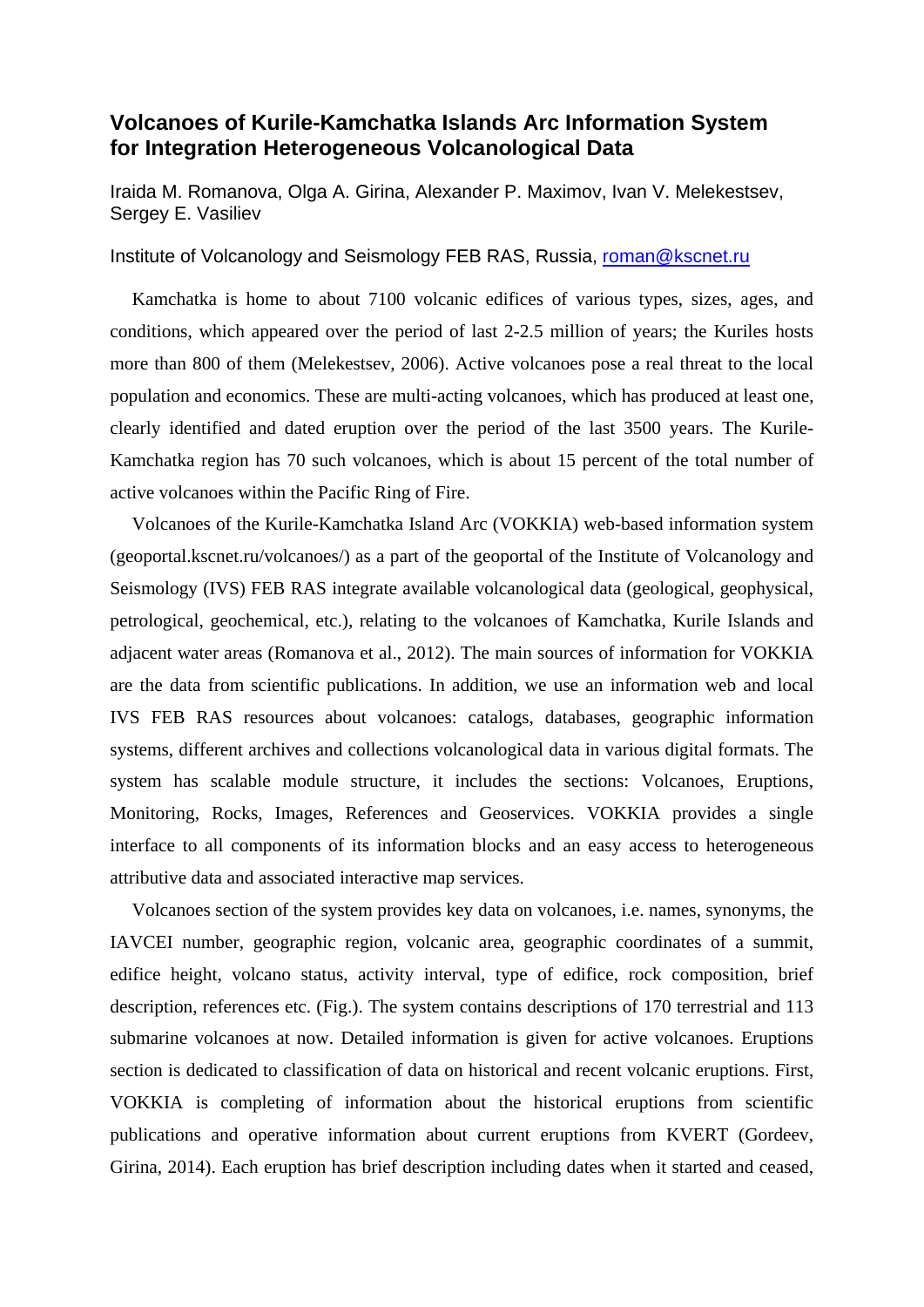precursors, rock composition, volume of erupted products, energy, VEI, references etc. Monitoring section is a database, which consists of information releases from KVERT about volcanic activity in Kamchatka and the Northern Kuriles (http://www.kscnet.ru/ivs/kvert/index\_eng.php). It includes Volcano Observatory Notice for Aviation (VONA) Information Releases, Weekly and Daily Releases, Operative Reports about eruptions etc. This section allows on-line monitoring via web cameras of the Kamchatka and Kuriles most active volcanoes. Rocks section contained data about chemical compositions and magnetic features of rocks for submarine volcanoes at now. Images section includes volcano and eruption photos, as well as images, maps, diagrams, graphs, satellite images and aerophotographs, and various forms of videos. References section is based on the IVS FEB RAS Repository (http://repo.kscnet.ru), which is a digital open archive of scientific papers of scientists from IVS and other authors (Romanova, 2013). Geoservices section includes OGC Web Mapping Services (WMS) and Google Earth based services of spatial data visualization. VOKKIA System design and data entry are in progress.



Fig. The example of volcano description (for Klyuchevskoy Volcano) in VOKKIA

## **References**

Gordeev E.I., Girina O.A. Volcanoes and their hazard to aviation // Herald of the Russian Academy of Sciences. 2014. Vol. 84. No. 2. P. 134-142. doi: 10.1134/S1019331614010079.